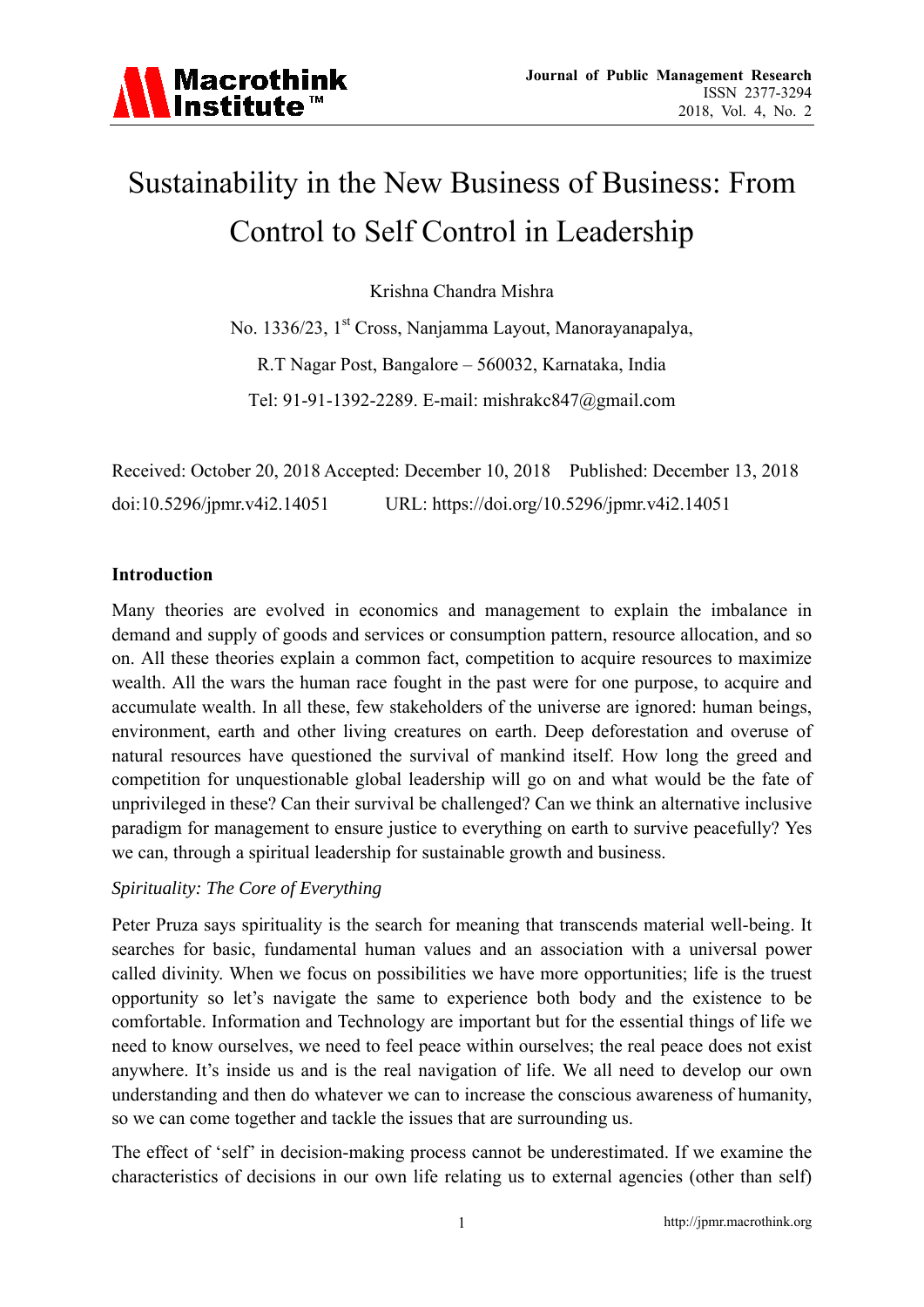

our beliefs, faith and thoughts influence them. A few combinations of our character with character of decisions are Intolerant Leader – Aggressive Decisions, Materialistic Motives-Wealth Accumulation, and Compassionate – Social Values. The western theories explained the source of ethical decisions as 'moral principles' (deontology) and 'good results' in concrete real world context (consequentialism). But, in Virtue Ethics, referred back to *Aristotle*, explained the quality of decisions as the outcome of personal traits. Philosopher *Elizabeth Anderson* defined the rationality as actions that represent a person's attitude toward people and other intrinsically valuable things. Hence, the decision of a person also reflects his/her attitude, character, work ethics, concerns, and commitments to others.

With ever increasing technological know-how, it seems to be most unsure of what is ultimately worth doing---- this suffices expectations from the business leaders. Spiritual intelligence is a measure of spiritual correlation to both Emotional Quotient and Intellectual Quotient (IQ). Spiritual intelligence (SQ) is the ability of a person to behave with wisdom and compassion to maintain both inner and outer peace irrespective of circumstances (Stephen, 2004). Spirituality is not about religion, neither is about god or rituals; a principled way of life, an attitude, a philosophy towards leading simple dedicated life on the earth seeing everything in equal terms.

## *Spirituality in Leadership*

A leader is a fulcrum in exchange of values in between the internal and external environment. He navigates the organization through external opportunities using the internal capabilities. He derives the strategies to make internal resource matrices to maximize the gains of all transactions. In the internal resources, the 'Manpower' is the active resources while the 'customer' is the active external resource. Hence, the spirituality in the leader prompts to give more importance to human values to pacify both employees and customers; it also prompts to reduce the threat on external environment as well.

# *The Religious Effects on Spirituality of Leaders*

The religion of a person stands for the faiths and beliefs s/he keeps and gets reflected on behaviours and decisions which transcend from the commune living across the spectrums. Based on religious approach, we can see three types of people – theist, atheist and only materialistic; the theist ones, according to the doctrines of the religions, belong to and stand for the welfare of people and hence, they are naturally compassionate, caring, sharing and upholding human values. This motivates his workforce sumptuous and results in consistency in performance, lower employee turnover, and high degree of involvement in job as well as organizational development, and learning process.

From the perspectives of different isms, spirituality stands for the characteristics and traits of 'Man' and his positive development. The 'inclusiveness' principle encourage the managers to respect all employees in the same level though there is diversity in culture or beliefs or faith; the servant cultism, professes inclusiveness; and the doctrine of helping the needy and caring for others. The great Indian spiritual mystic Sri Ramakrishna Paramahamsa explained the religions as different paths to one God and all religions stand for the welfare of people; he practiced several religions, including Islam and Christianity, and taught that in spite of the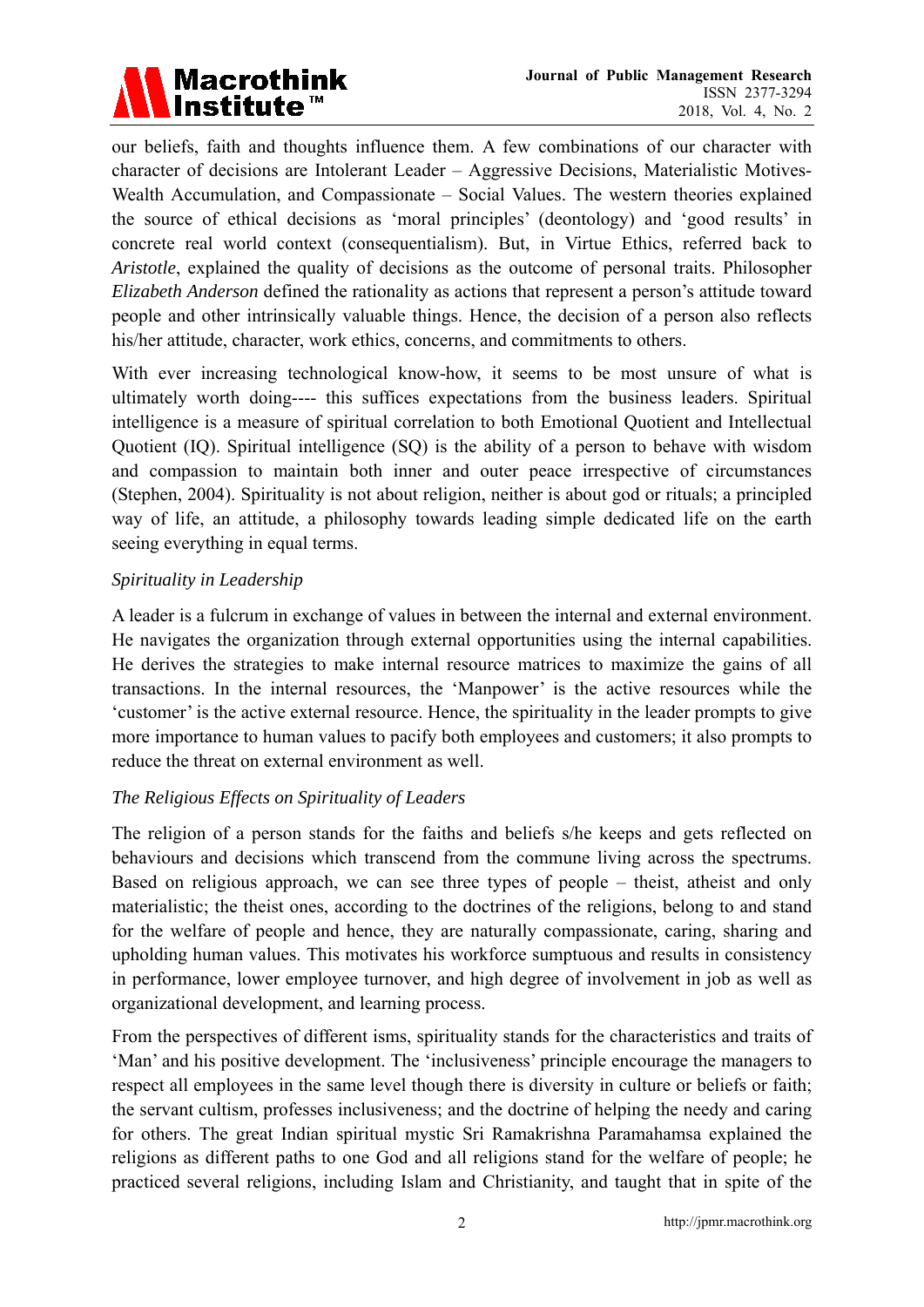

differences, all religions are valid and true and they lead to the same ultimate goal—God. He devoutly repeated the name of Allah, wore a cloth like the Arab Moslems, said their prayer five times daily, and felt disinclined even to see images of the Hindu gods and goddesses, much less worship them—for the Hindu way of thinking had disappeared altogether from my mind. After three days of such practice he had a vision of a "radiant personage with grave countenance and white beard resembling the Prophet and merging with his body". Hence, the spirituality in business stands for fairness and transparency in every transaction, care and support to employees, and care for the environment benefitting all stakeholders.

In the case atheist, he evaluates the cases based on truth, ethics, justice, and logic and reasoning. The decisions will be unbiased and focus on organizational growth. The managers with materialistic approach evaluate the situations based on monetary gains alone; here, the focus is profit irrespective of any circumstances. These managers can be a catalyst of high organization growth financially.

# *Edifice of Spirituality*

The decoding of the word SPIRITUALITY provides us nine principles of Management and Leadership:

- **S: Service : Totality in Service of All**
- **P: Process : Passage of life**
- **Three 'I'** reflect three distinct values: **Integrity, Inner Voice and Inspire.**

Integrity of character, Inner Voice is the stairway to spirituality as it always guides us to do what is right, to live by our conscience and by values; following this stretch is inspirational for us and others as well.

- $\checkmark$  **'R'** is to **read and learn** to smell the roses on our way. We will never feel that we are ever in the midst of a storm. Every situation can then be faced with equanimity and fortitude.
- **'T'** stands for **transcendence**, so let's transcend with inner reflection, meditation, yoga, self-control and compassion; if we practice these creative ways of looking at life, we will surely attain tranquillity and be at peace with ourselves.
- **'U'** is all about the **Universality** and oneness of humankind; on realizing this, increasingly we are able to brush aside prejudices.
- $\checkmark$  **'A'** is for **acceptance**; accept ourselves and others unconditionally, also it entails the total negation of arrogance.
- **'L'** reminds us to have the **largeness** of heart to remember only the goodness of people and blanket out any pain or hurt that is encountered in varying degrees of relationships. The past and future are of no relevance as we cannot control or predict either; most important, learn to travel light. The Moment is now, life is too short, so let's cherish every moment.
- $\checkmark$  **T** the second last letter in spirituality, stands for **Trust**; we can't connect the dots looking forward; we can only connect them looking backwards. So we have to trust that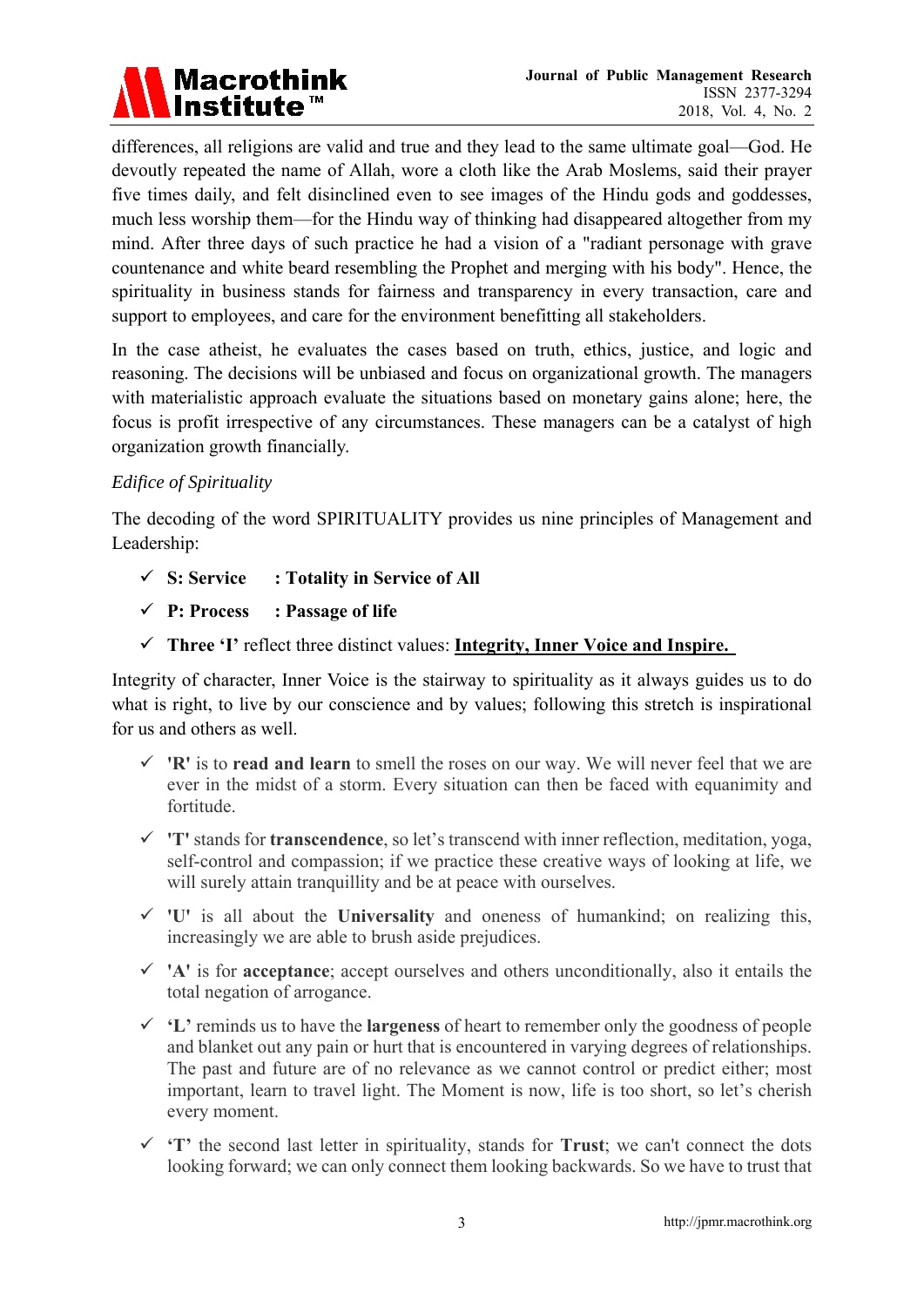

the dots will somehow connect in our future. We have to trust in something - our gut, destiny, life, karma, whatever. This approach will never let us down, and it will make all the difference in our life."

**'Y**': the last letter stands for **you and for me**, too; only **YOU** can make this happen.

*Significance of Spirituality in Organization Level* 

The market competition is severe in all sectors and hence, every firm concentrates on contraction sustain resource usage or cost on resource and to maximize the revenue generated. The changes in market are also very fast and hence, the sustainability depends on how fast you respond to the market changes. The firms are compelled to retain the loyal customers, maintain high quality in product and service, and maximize to promote the switch over from weak brands to own brands and to optimize the return on investment. This compels the employees for the multi-tasking and perpetual changes and overloading. Hence, the spirituality of managers brings confidence among employees through morale boosting strategies, incentives and training to optimize competency.

# *Spirituality Leadership Theory (SLT)*

Spirituality Leadership Theory (Fry, 2003) had explained the "Spirituality" as the 'Self-Transcendence' and the attendant feeling of interconnectedness. A spiritual leader motivates his followers to bind to common purpose of 'Salvation' through a systematic process of devotion, commitment and altruistic love. In the same way, the spiritual leadership creates a special higher level bondage among the employees to contribute to the organization (intrinsic motivation) and develop a value- laden and ethical leadership and system (Sweeny and Fry, 2012).The relationship between the leader and the follower is expressed as a conceptual model including boundary conditions and moderators like narcissism, pro-social motivation to lead (MTL), follower's perceptions of leader integrity (ethics), and perceived organizational support (POS) (Krishnakumar et al., 2014).

The alternative definitions of spirituality together can be given as

- 1. Religious principles in work place as common practices (Hicks, 2002)
- 2. Heed to fight for existence in individual and organizational level ( Krishnakumar &d Neck, 2002)
- 3. The feel of wholeness and strong inter-relatedness (Tanyi, 2002)
- 4. Upholding ethical and moral values (Dent et al., 2005)

The slogans like "Work is Worship", "Committed to Quality", "Born to be the Leader", "Thinking True, Acting Correct, Getting the Best" are really goal-oriented and motivating to achieve a general objective, may be "Wholeness in Direction" or quality or reducing waste or to create a common target, to be the leader in a segment, may be geographical, or political or in technology or in market.

#### *Benefits of Spiritual Leadership*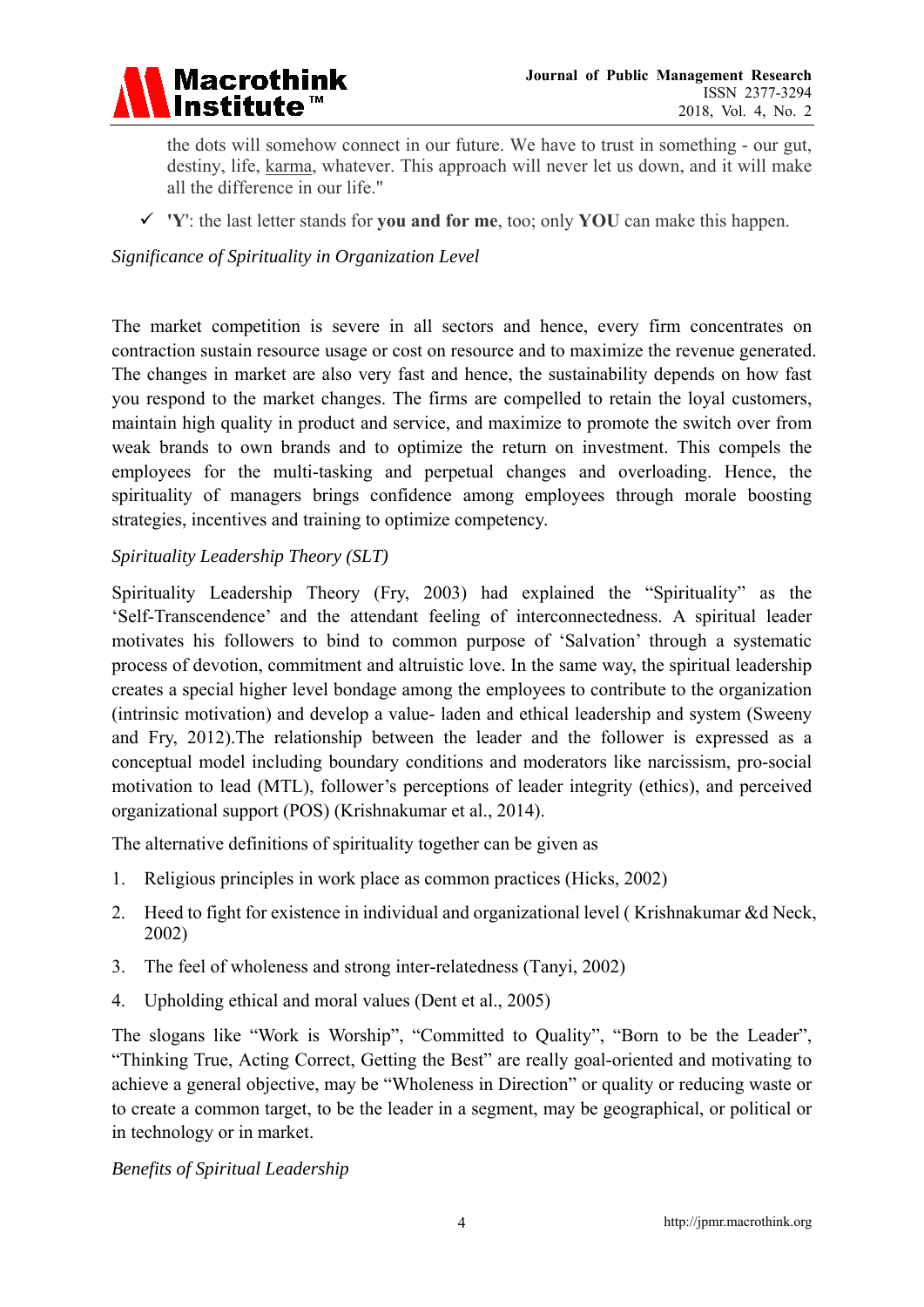

No Conflict of Authority and Responsibility

There are two ways to avoid conflict between authority and responsibility

Definition, distribution and evaluation of authority and responsibility with the organization based on an organizational structure; the activities are documented and evaluated at all levels through audits. The implementation of Enterprise Resource Planning software has helped to minimize the conflict of hierarchy.

Sharing the work based on consciousness in each level: it is like the sharing of work in the kitchen. If the mother-in- law does one job, daughter-in-law takes another job yet to be done and daughter does another; but if the work is done by a maid, the family members withdraw from kitchen and whatever the maid does, the remaining work will be shared among the family members.

The latter will be a spiritual formation if the maid is given equal value as one of the family members. Even though the hierarchical diversity exist in spiritual set up, it will be only for the authority and professionalism for doing the work, but the interconnectedness, caring each other and altruistic love among employees develop wholeness to face any external challenge

# **Servant Leadership**

This is a spiritual concept derived from all religious faith. The preaching of Jesus Christ "Those who want to be a leader must be servant to all" and "whatever you do for these little ones in my name is done for me". This reduces the power distance in the organization and tries to do justice to all employees. A manager is to do a scavenger job in an organization, the difference in position, status and power difference dissolves and the saying, "all are equal before God".

While servant leadership is a timeless concept, the phrase "servant leadership" was coined by Robert K. Greenleaf in "The Servant as Leader", an essay that he first published in 1970. In that essay, Greenleaf said:

"The servant-leader is servant first… It begins with the natural feeling that one wants to serve, to serve first. Then conscious choice brings one to aspire to lead. That person is sharply different from one who is leader first; perhaps because of the need to assuage an unusual power drive or to acquire material possession. The leader-first and the servant-first are two extreme types. Between them there are shadings and blends that are part of the infinite variety of human nature.

"The difference manifests itself in the care taken by the servant-first to make sure that other people's highest priority needs are being served. The best test, and difficult to administer, is: Do those served grow as persons? Do they, while being served, become healthier, wiser, freer, more autonomous, more likely themselves to become servants? And, what is the effect on the least privileged in society? Will they benefit or at least not be further deprived?"

A servant-leader focuses primarily on the growth and well-being of community people to which they belong. While traditional leadership generally involves the accumulation and exercise of power by one at the "top of the pyramid," servant leadership is different; the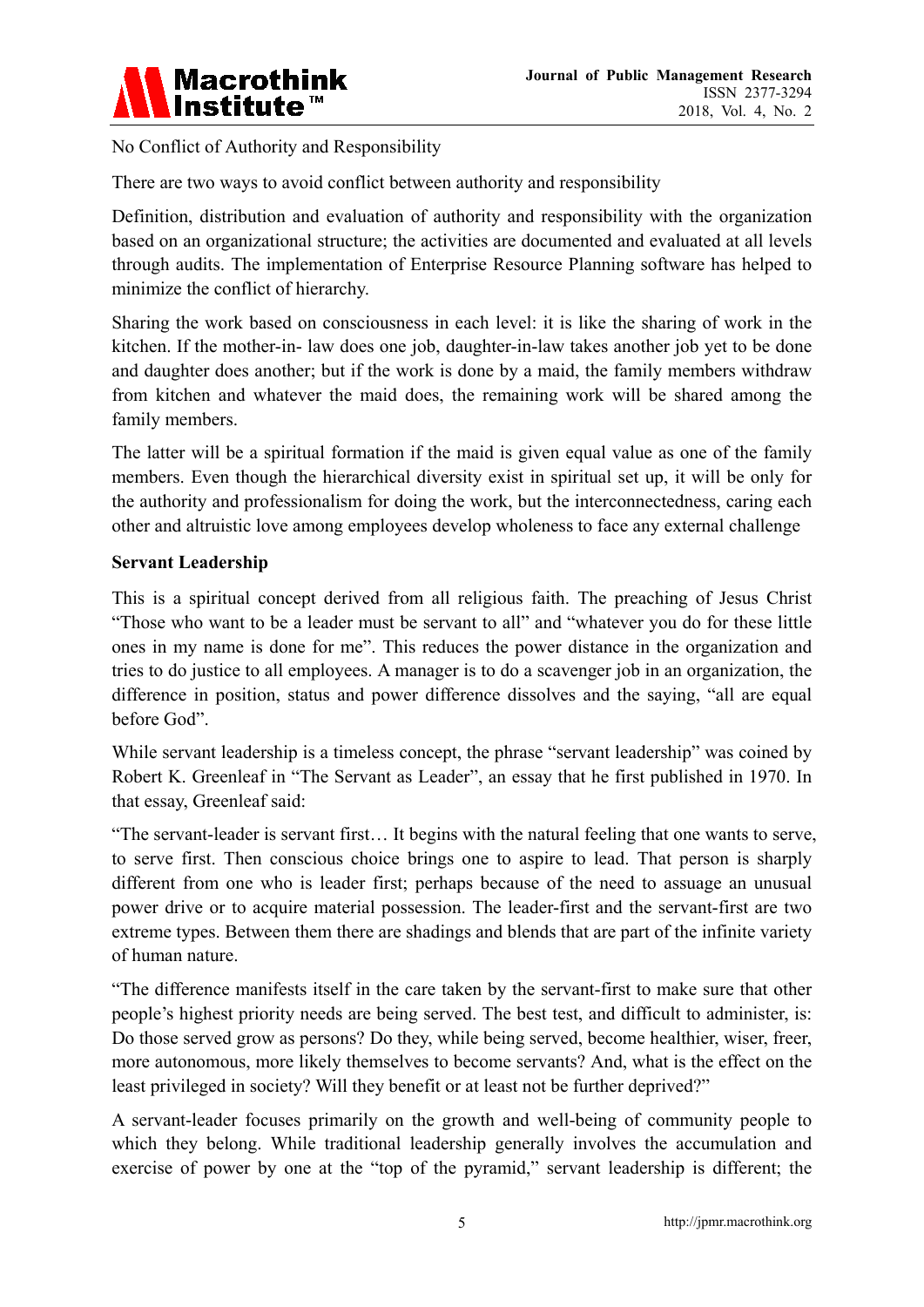

servant-leader shares power emphasizing the need of others first and helps people develop and perform as qualitatively as possible.

## **Moving Away from War-Front Syndrome**

In the competitive market, all companies are struggling to position themselves and to increase their market share through price war. The strategies like Six Sigma, TQM, TPM and Quality Circle are a few religious models in which each employee religiously follows the system of procedures and methods to get the outputs within the framework of quality standards. This is a trade off between price qualities and the strategies for keeping a balance between qualities, economies of scale, and price are of religious in character as the believers must do in worship places; it is like the commanding order in the military system.

The religious leadership is different from the spiritual leadership. In most of the organizations, religious leadership is more effective in which the system is highly disciplined, and all employees follow them and the practice becomes habitual. Most of these practices are repetitive and redundant. Here, there are no emotional linkages with fellow workers or with the organization or job. There is no significance of individuality; it is easy to transform a religious organization to Automated System as the system is independent of efficiency or competence of the employee but depend on how he accustoms to the system and technology. In the spiritual organization it is totally opposite in practice than the religious system.

## **Emergence as Learning Organization**

A learning organization accepts the ideas from the employees and then analyzes them to transform to a system or technology or strategy. In this, inclusiveness, or the interest of the organization to include the idea of employees at all levels is important; new product ideas, corrections and modifications in the system, forecasting the trend in consumer pattern, cost reduction strategies etc can be suggested from the experience of employees. It is a virtual intelligence system to adapt market changes. A marketing or sales person is finding a new business idea from the existing demand gap and s/he presents in the learning organization. The technical and management teams analyze the viability and they modify the system to adapt the new changes. The non-profitable products or services can be replaced with new products.

Bottlenecks in Developing Spiritual Organization and the Challenges to Sustainability: Results of Empirical Research in SMEs in India

# **The Characteristics of Top Management**

The development of spiritual leadership depends on management choice. The managements prefer systematic reporting system and to function within a frame work. The documentation will be easy; the control of work-force size based on market demand is possible by termination or contract labour system. If the emotional bond exists it will be difficult; hence, the management wish to reduce the significance of individuality in the system.

#### **Size of the Firm**

The spiritual leadership is ideal for small enterprises. As the organization grow to the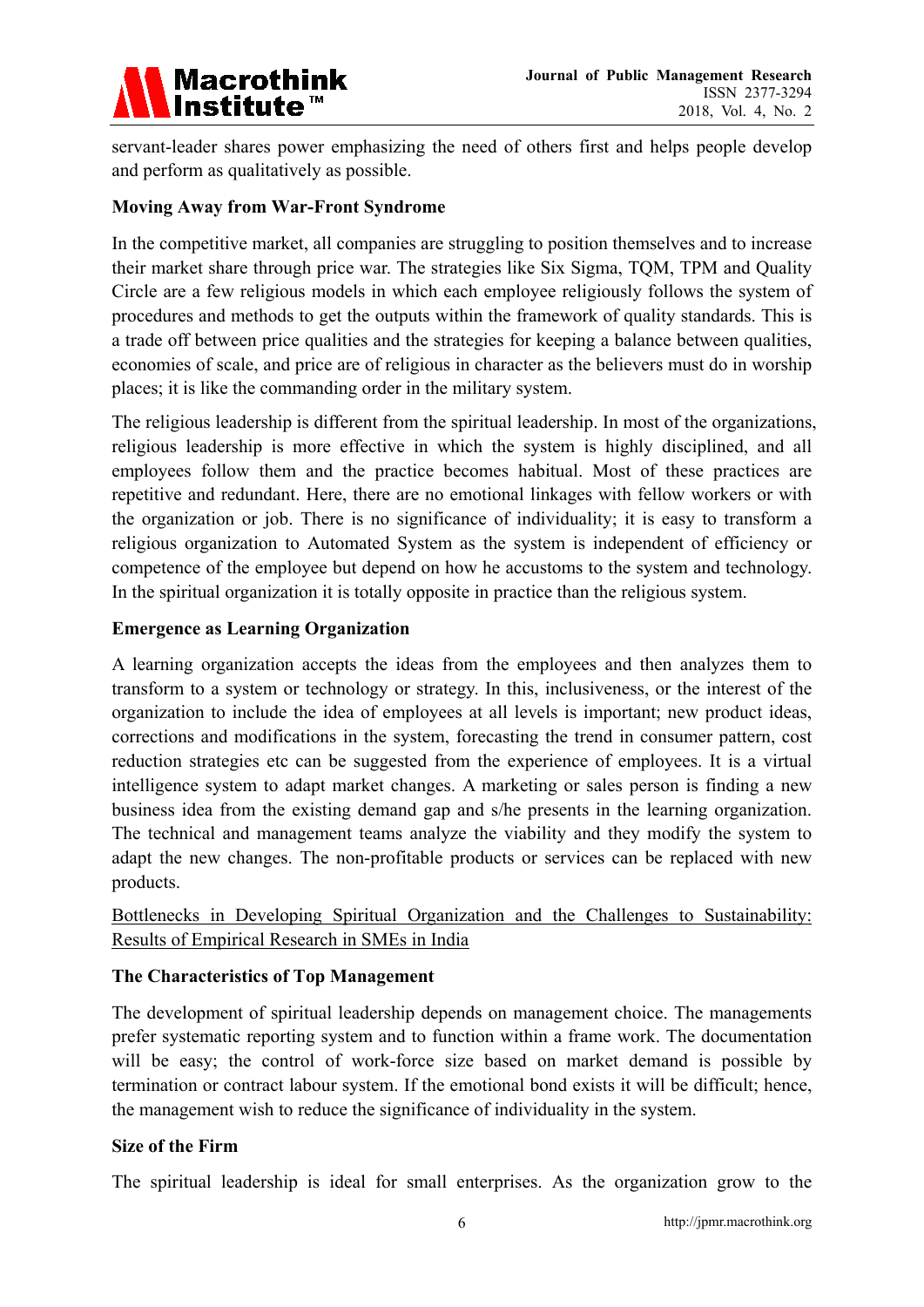

expansion level with multiple location businesses, the operational strategies will be religious than spiritual to retain control. Hence, if the management has to implement spiritual leadership in an organization it can be done through training and development. The spiritual leadership is a strategy to develop an orientation to the mission and vision of the organization through employee participation and engagement. Hence, the managements have to prepare themselves to implement the spiritual leadership in such a way that each employee feels proud to be a part of the organization for both internal care and brand equity. The best practice is to choose a hybrid strategy including the best practices of religious leadership and spiritual leadership. The negligence to individuality in the religious system will be replaced with interconnectedness and inclusiveness to develop a successful spiritual leadership.

## **Complexity in Management**

The complexity in management arises due to the opaqueness of communication within organization. In such firms, informal communication system is prevalent and information asymmetry exists. In small enterprises it is common; the non-availability in historical data leads to experiential decision making process. The lack of data leads to misunderstanding and conflict among stake holders. The spiritual leadership will build confidence among its employees through their involvement in strategically issues. Developing ethical practices, morality, respect to each other, minimizing gender inequality, promoting transparency through systematic documentation, and feel of wholeness within organization can transform it to a firm with spiritual leadership. Give and take is the theory of sharing that the management has to develop among its employees.

#### **Power Distance**

The power-distance of top-management is a devilish attitude that creates a multi-lateral layers within the organization and it may lead to the increase in complexity in management. All the positions and status within the organization is weighed with value of money invested or generated. But the value of output shown by the top-management is the total of contribution of each employee, whether it is direct or indirect. The role of scavenger in an organization cannot be ignored as he is hygienist to create a healthy environment for all in the work place. In an organization with power distance, a scavenger cannot access to the top-management. We neglect his opinions to improve hygiene in the work place. The power distance is one of the cause in opaqueness to information flow.

The spiritual leadership has only one plane as all in the organization, whether the top management or scavenger. The saying that "the earth will never rise in front of a king to respect him or go down in front of a beggar to insult him" is true in spiritual leadership. Both the king and the beggar walk in the same plane as the beggar and king are alike for the earth. Hence, the power distance is an imaginary egotism that differentiates employees psychologically and financially. The spiritual leadership ensures involvement of all in developing ideology of the organization though their value, quality and quantity vary with position.

# **Favouritisms and Disparity**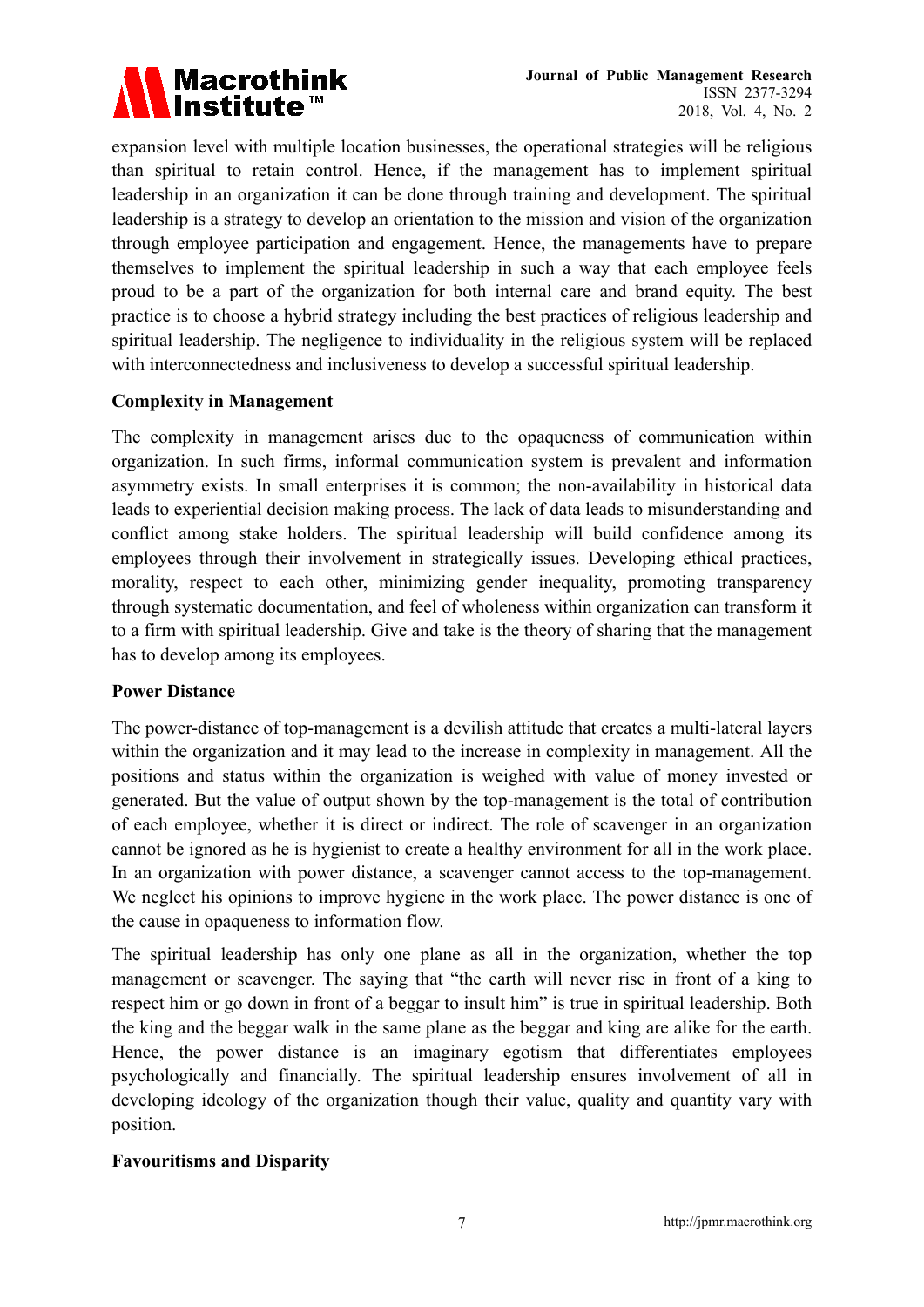

Favouritism and Disparity is an evil in an organisation when personal preference or obligation of a top-manager to a sub-ordinate reflects in work places when perks are offered. The favouritism is misunderstood with variation in weight age of contribution of different employees in many occasions. The contribution of employee to the organization may not match with the number of years in an organization or years of total experience. The weight age varies from time to time with the worth of the employee's contribution. In a spiritual leadership, the effect of favouritism and disparity will be diluted with altruistic love that each employee appreciate the other for the achievements and realise the fact that "We live today, we earn from what we do today".

## **Failure in Succession**

Failure in succession is a challenge to sustainability of any organization. In a normal organization, succession is the transfer of responsibility and authority that cannot be shared by anyone. The strategies will vary with the ideologies of that person. If there is difference in ideologies between the former and the successor, then the decision making process.

But, there is no religion stopped due to the succession failure till now. This is the peculiarity of spiritual leadership. There is no difficulty in leading a committed and emotionally bound society and all the functions will be done in a religious way. The concept of Pull-Push happens here. The leader pulls the organization to direction and all the employees push it to that direction itself. If the organisation is working on a long term vision, then succession will not be a challenge. The orientation to a common goal makes the succession effortless.

# **Difficulty in Managing Multiple Objectives**

The spiritual leadership is an effective tool to divert the internal HR capital to multiple directions; this is needed when the organization is looking for expansion and diversification.

# *The Laws of Organizations*

JRD and Ratan Tata were much more soft spoken and very much consensus leaders. They used their own initiative when solving problems and creating value and profits for their business; no one has to lean over their shoulders, no one has to drive them. Drucker used a curious phrase 'to create a customer' meant businesses have to go out and seek potential customers and make them aware of the goods and services that they can offer and the value to be added to their lives over and above the cost of purchase.

#### *Spirituality in Business*

Why corporate scandals and wrong governance took place and norms and standards sprouted around the globe, norms for the listed companies when everything is in place in the Indian ethos. Why sheer greed of Lehman Brothers led to their catastrophe when the old dictum 'earth provides enough to satisfy every man's need but not every man's greed' still holds well today and now.

Anything depends on the spirit in which it is done, the principles on which it is built and the use to which it is turned. This triune law of spirit-principles-use is the crystallization of spirituality in business which can be treated as the benchmark to judge the present-day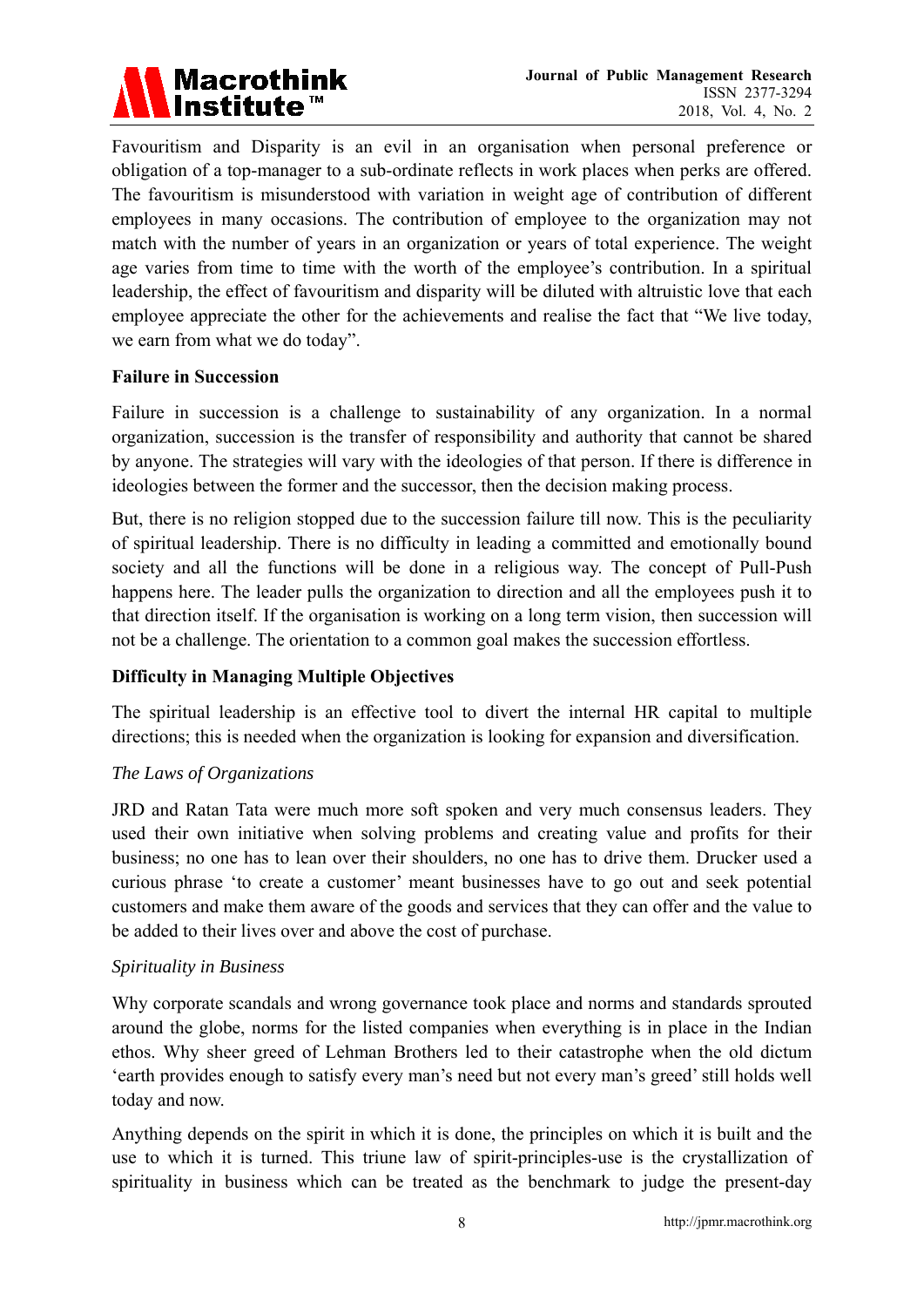

dominant wave in the realm of economic function.

Looking at the leadership from a spiritual perspective has been something experiential. Such leaders are conscious higher than that of the body-mind cantered state coupled to live more and more in the same psyche. The transformed one in the sense psycho-philosophy is the gradual process to the state of consciousness which is holistic, non-egoistic and hence flawless.

## *This Real Business Edifice*

With the above edifice, there was the research quest to explore the functioning of top corporate icons to know how ethical are they, how spiritual is their attitude towards their work and how do they assimilate spirituality into their profession very scientifically without any confusion. Here in, we have to act with the caution that the scientific-tech eras at the existential level are more panicky and fearful than ever before. Natural simplicity and trust now stand replaced with technological complexity, coupled with mounting threat and fear. Hence, our exploration is very simple from the point of view of genuine transformed leaders who really act as role model for all sundry. Not necessarily the computing era has made the business better, that alongside tremendous advances in the field of scientific-tech, deterioration of the moral standards in every walk of life is worrisome and has enveloped business domain too.

# *Behavioural Approach to Business by their Leaders*

This is about decisiveness of the leaders with conviction, amid ambiguity, with incomplete data and even unfamiliar domains to set clear priorities. Here to add, spirituality train us to be decisive because the answer come crystal clear from within the conscience. May be one is smart but a slow decision maker which leads to frustration among followers, attrition of valued talents, and even becoming over cautious. The answer is decision with time and conviction because a wrong decision is often better than no decision at all; corrections can be made any time to get the right answer.

For a decisive leader how to develop understanding of the followers to drive for performance and align them around the goal; it's nothing but engaging a key team to move along and ultimately they train others to realize the details.

Once in 1970s there was a clarion call from the Mother of Sri Aurobindo Ashram as" The world is preparing for a change so prepare yourself to accept such change or else it will be thrust upon you" which means to adapt with showing pro-activeness and adjust with the changing circumstances; here again spirituality plays a dominant role for the leader to attend to the call of the conscience. A business leader has to look long term, sense and change early and then make strategic moves to take advantage of it.

#### *Effect on Practicality by the Business Leaders*

 $\div$  Ideas on promoting spirituality in the workplace: being down to earth leader; doing business based on trusteeship; accord employee satisfaction top priority; being humble as a leader.